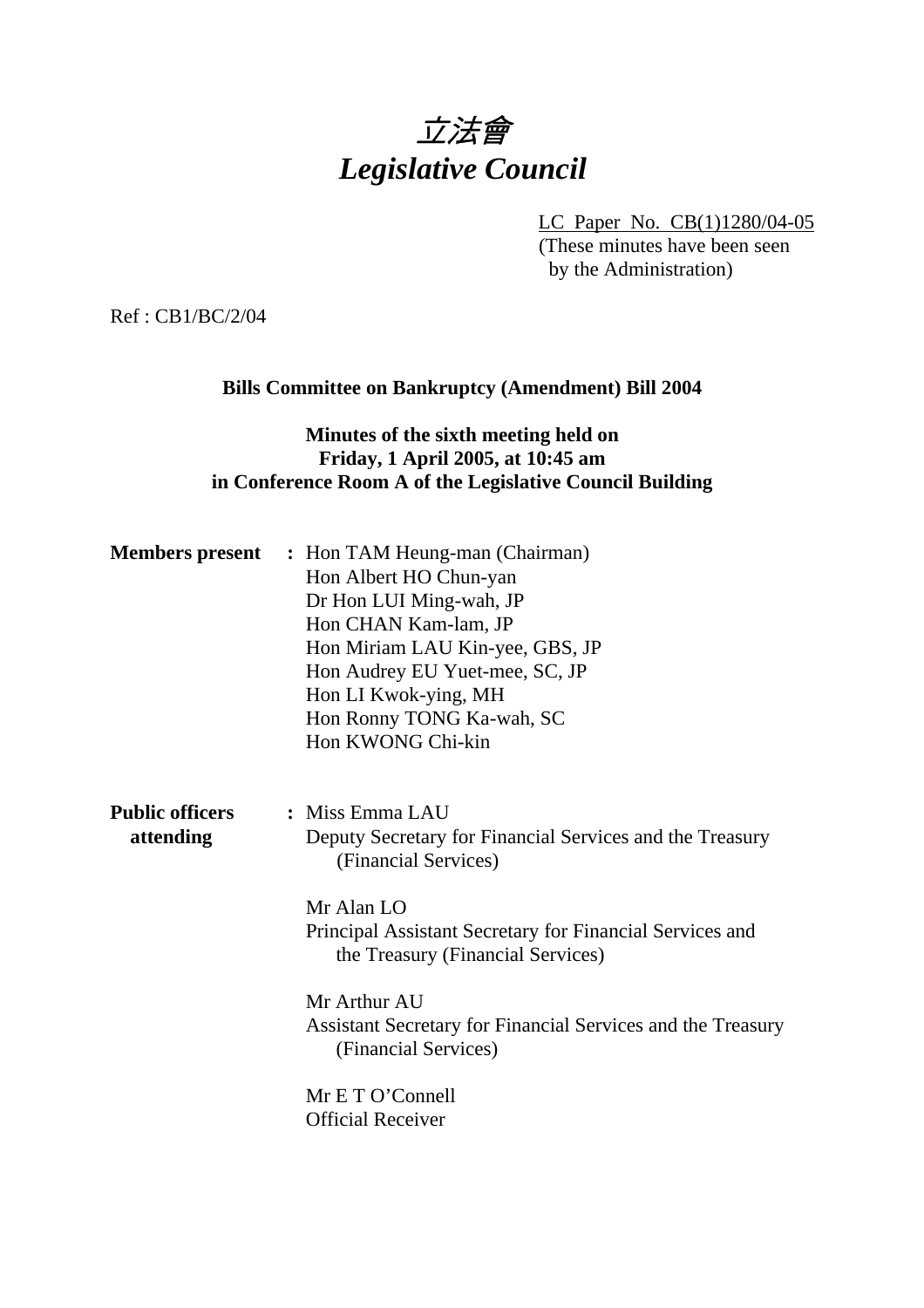| Ms May LEE                                                                |
|---------------------------------------------------------------------------|
| <b>Assistant Official Receiver</b>                                        |
| Ms Vicki LEE<br><b>Senior Government Counsel</b><br>Department of Justice |
|                                                                           |
| <b>Clerk in attendance:</b> Miss Salumi CHAN                              |
| Chief Council Secretary (1)5                                              |
| <b>Staff in attendance : Mr KAU Kin-wah</b>                               |
| Assistant Legal Adviser 6                                                 |
| Ms Connie SZETO                                                           |
| Senior Council Secretary (1)4                                             |
|                                                                           |

# **I.** Confirmation of minutes of meeting (LC Paper No. CB(1)1164/04-05

- Minutes of fifth meeting held on 11 March 2005)

The minutes of the meeting held on 11 March 2005 were confirmed.

#### **II. Meeting with the Administration**

- (LC Paper No. CB(1)1165/04-05(01)  $-$  "Follow-up to the fifth meeting on 11 March 2005" prepared by the Legislative Council Secretariat LC Paper No.  $CB(1)1165/04-05(02)$  — Paper provided by the
	- Administration on "Responses to list of follow-up actions for the fifth meeting on 11 March 2005"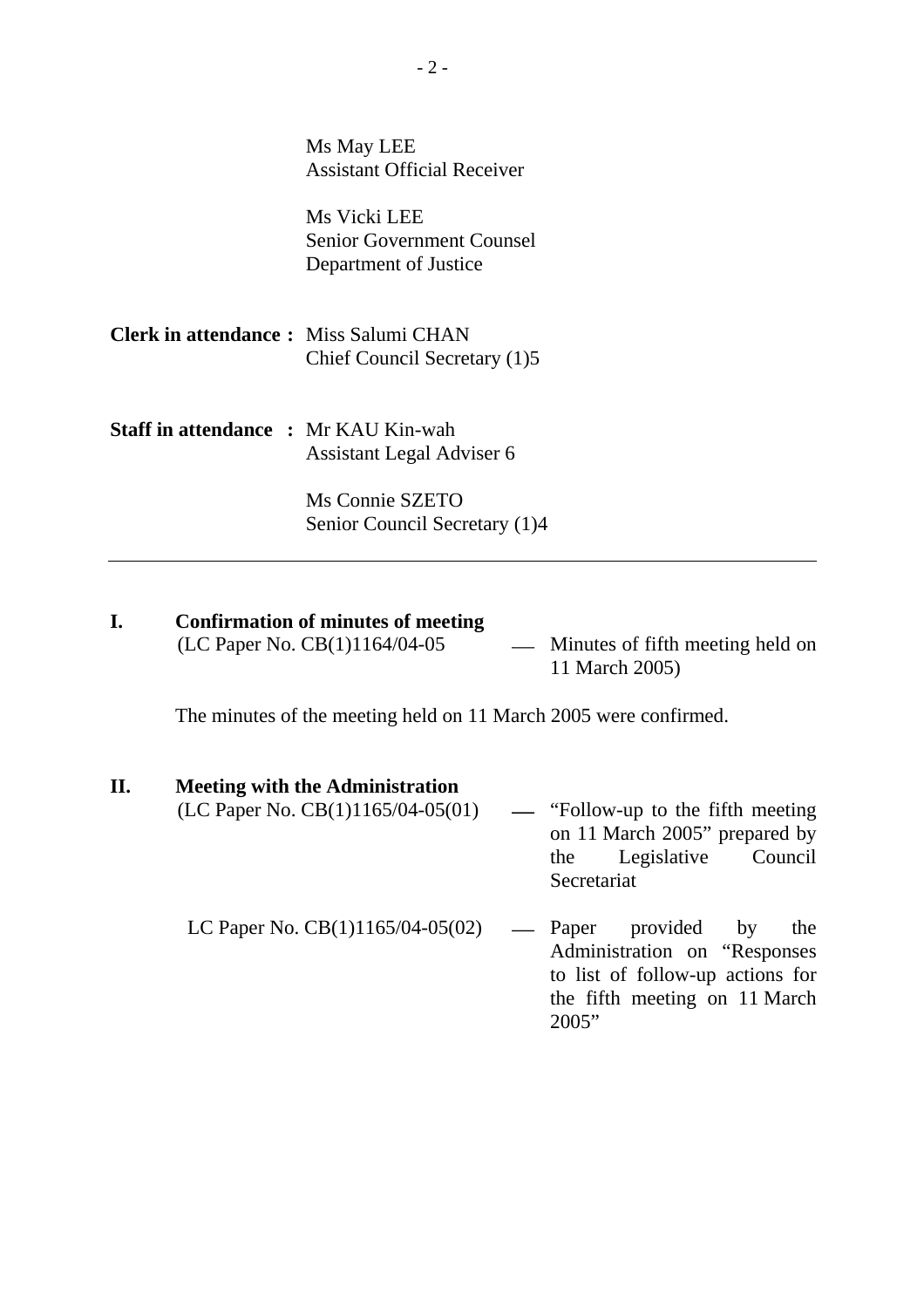- LC Paper No.  $CB(1)1165/04-05(03)$  Paper prepared by the Legislative Council Secretariat on "Outcome of the consultation with members on the suggestion of setting out in the legislation the qualification criteria for appointment as provisional trustees or trustees for summary bankruptcy cases"
- LC Paper No.  $CB(1)1060/04-05(02)$  Paper provided by the Administration on "Follow-up actions arising from the discussion at the meeting on 21 February 2005"
- LC Paper No. CB(3)42/04-05 ⎯ The Bill
- LC Paper No.  $CB(1)137/04-05(01)$  Marked-up copy of the Bankruptcy (Amendment) Bill 2004
- Annex to LC Paper CB(1)1165/04-05(02) No. — Annex to the paper provided by the Administration on "Responses to list of follow-up actions for the fifth meeting on 11 March 2005"
- LC Paper No.  $CB(1)1165/04-05(04)$  "Summary of issues of concern on individual clauses of the Bill (Position as at 29 March 2005)" prepared by the Legislative Council Secretariat)

# 2. The Bills Committee deliberated (Index of proceedings attached at **Appendix**).

Follow-up actions to be taken by the Administration

3. At the request of the Bills Committee, the Administration agreed to take the following actions:

> (a) Tendering scheme for outsourcing summary bankruptcy cases to private-sector insolvency practitioners (PIPs)

To enhance the transparency and fairness of the tendering scheme for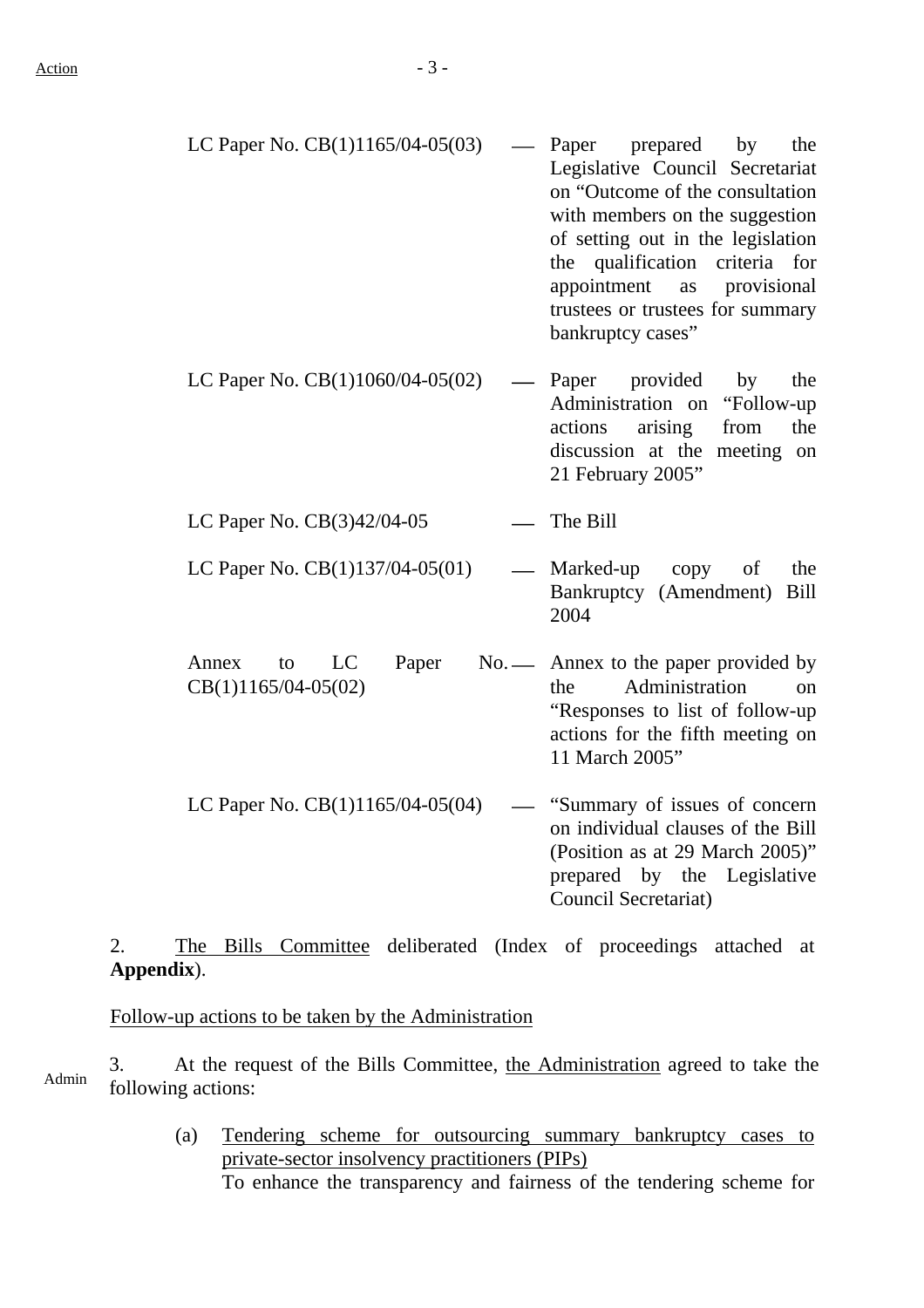outsourcing summary bankruptcy cases, the Administration was requested to consider setting out the criteria for assessing the tenders. In this connection, members considered that the assessment criteria should include not only tender price but also other factors, such as the tenderers' manpower resources for undertaking the outsourced summary bankruptcy cases, past experience in insolvency work and track record in providing relevant services.

(b) Qualification criteria for appointment as provisional trustees or trustees for summary bankruptcy cases

To ensure the quality of service to be provided by PIPs in the handling of outsourced summary bankruptcy cases and to enhance the transparency of the outsourcing scheme, the Bills Committee considered that the detailed qualification criteria for appointment as provisional trustees or trustees for summary bankruptcy cases should be set out in the Official Receiver's Office (ORO)'s tender documents and the basic qualification criteria in subsidiary legislation. In this connection:

- (i) the Administration agreed that the detailed qualification criteria be set out in tender documents and that it would provide a sample of the tender document to be used in the tendering scheme for outsourcing summary bankruptcy cases; and
- (ii) the Administration undertook to work out the detailed proposals for setting out the basic qualification criteria in subsidiary legislation, taking into account the views expressed by the Association of Chartered Certified Accountants, Hong Kong Association of Banks, Hong Kong Institute of Company Secretaries (HKICS), Hong Kong Institute of Certified Public Accountants (HKICPA), Grant Thornton, and Hong Kong Bar Association in their written submissions to the Administration in February or March 2005. The Administration also indicated that it would consult the three relevant stakeholders, i.e. the Law Society of Hong Kong, HKICS and HKICPA, before presenting the proposals to the Bills Committee for its consideration.
- (c) Process of handling summary bankruptcy cases In order to facilitate members' understanding of the process of handling summary bankruptcy cases by ORO, the Administration was requested to provide a full set of sample documents involved in the process and ORO's internal guidelines for handling such cases.
- (d) Clause 2

For the sake of clarity, the Administration accepted the suggestion of a member that the definition of "trustee" in section 2 of the Bankruptcy Ordinance (BO) should make reference to the new subsection (1B) of section 58 which provided that save in certain sections, "the provisional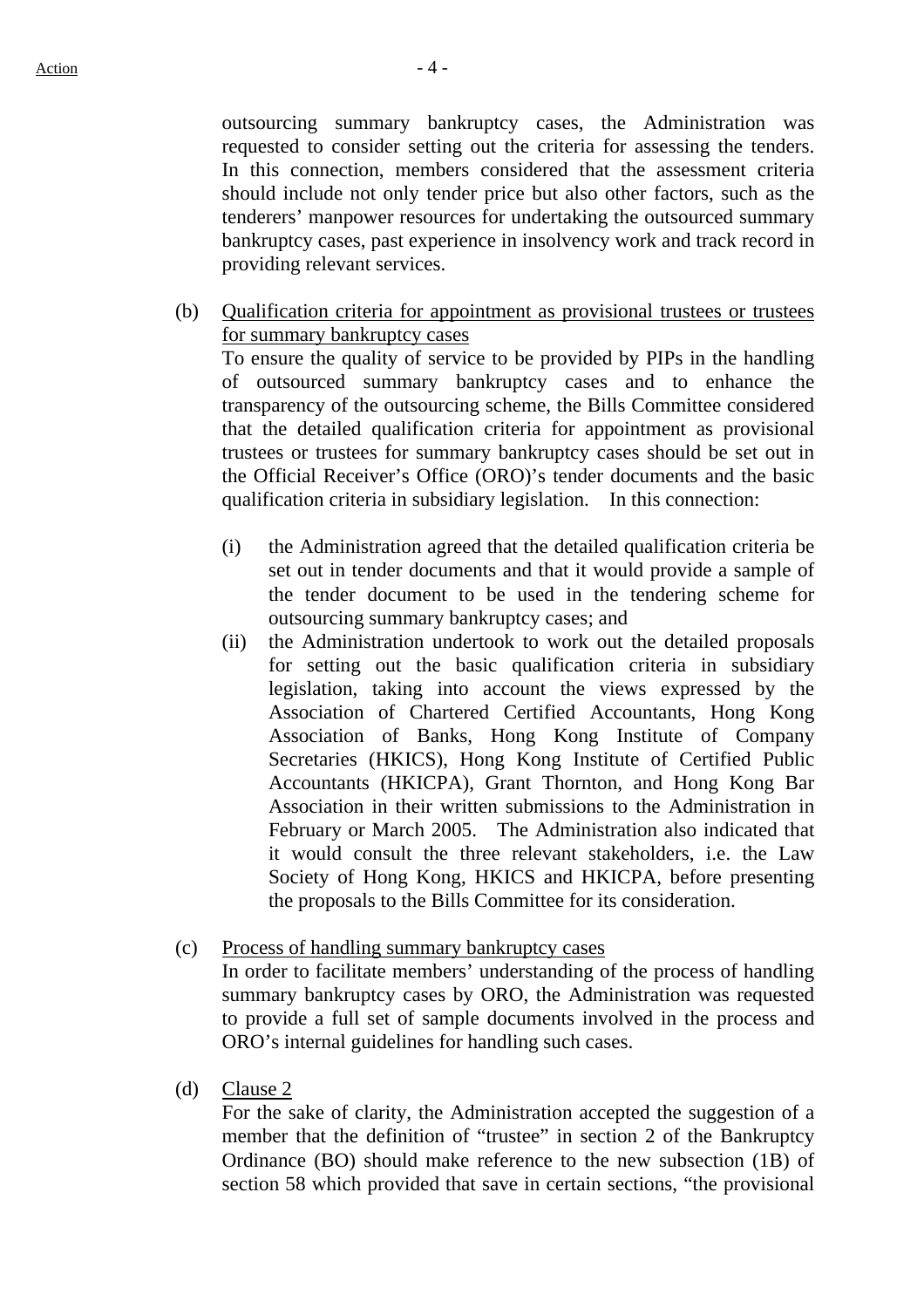trustee shall, unless the context otherwise required, be regarded as the trustee for the purposes of this Ordinance". The Administration undertook to prepare draft Committee Stage amendments accordingly.

- (e) Clause 5
	- (i) On the proposed section  $15(4)(a)$  of BO, the Administration undertook to consider a member's suggestion of adding "under section 12(1A)" after "provisional trustee" to improve the clarity of the proposed provision; and
	- (ii) On the proposed section  $15(4)(b)$  of BO, the Administration undertook to consider a member's suggestion of setting out clearly when the term of office of the special manager should cease, such as by adding "appointed or constituted under section 81(4)" after "a trustee".
- (f) Clause 9

On section 19 of BO, the Administration was requested to provide a paper covering the following items:

- (i) Reasons for and purpose of the proposed deletion of section 19(8); and
- (ii) Whether the proposed amendments to section 19, i.e. the proposed addition of subsections (4A) and (4B) and the proposed deletion of subsection (8), involved a policy change.

#### Date of next meeting

4. The Chairman reminded members that the next meeting of the Bills Committee would be held on Thursday, 21 April 2005, at 10:45 am.

# **III. Any other business**

5. There being no other business, the meeting ended at 12:50 pm.

Council Business Division 1 Legislative Council Secretariat 19 April 2005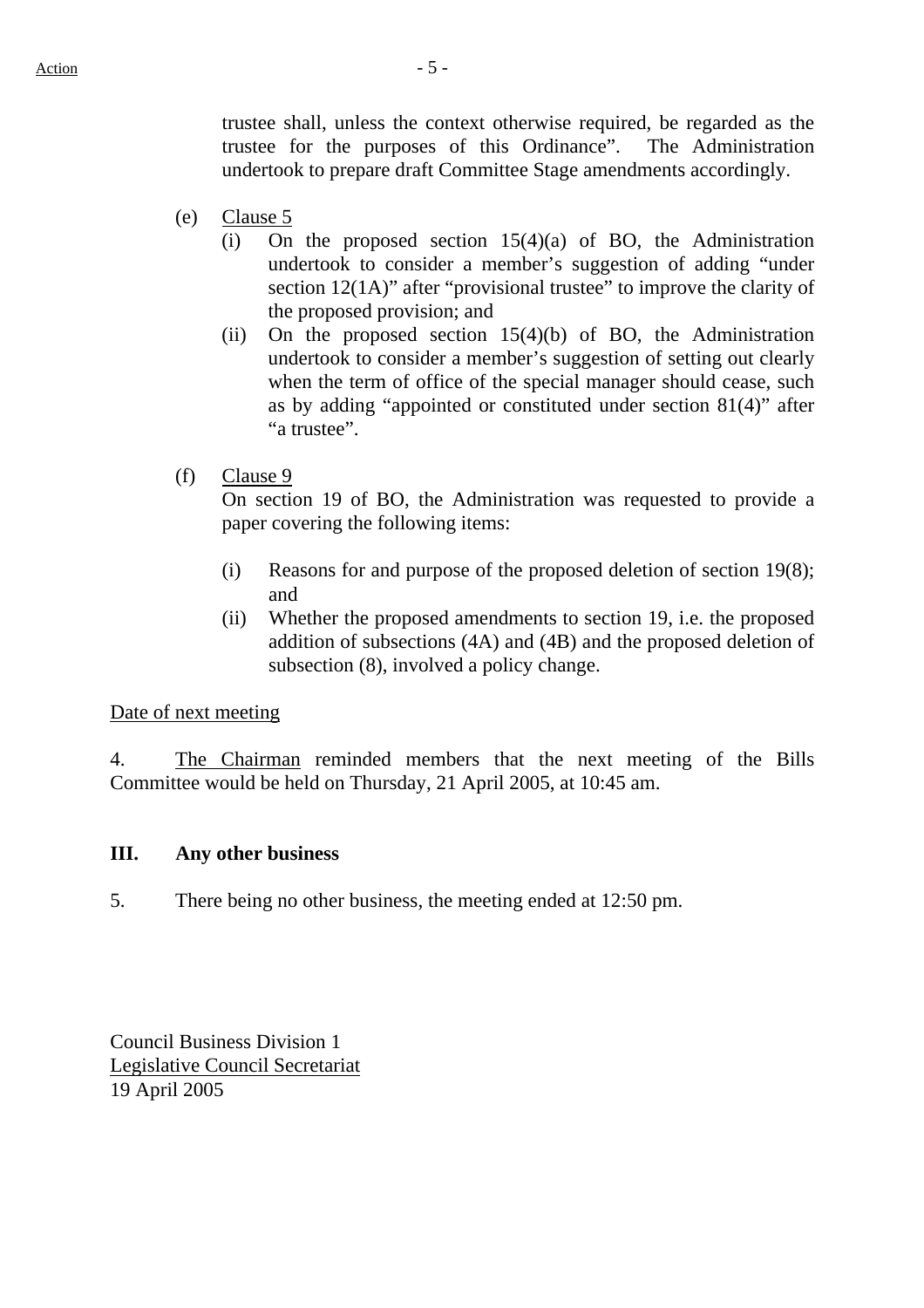**Appendix** 

# **Proceedings of the sixth meeting of the Bills Committee on Bankruptcy (Amendment) Bill 2004 on Friday, 1 April 2005, at 10:45 am in Conference Room A of the Legislative Council Building**

| <b>Time marker</b> | <b>Speaker</b>                                                      | Subject(s)                                                                                                                                                                                                                                                                                                                                                | <b>Action</b>   |
|--------------------|---------------------------------------------------------------------|-----------------------------------------------------------------------------------------------------------------------------------------------------------------------------------------------------------------------------------------------------------------------------------------------------------------------------------------------------------|-----------------|
|                    |                                                                     |                                                                                                                                                                                                                                                                                                                                                           | <b>Required</b> |
| 000000-000230      | Chairman                                                            | (a) Confirmation of minutes of<br>meeting on 11 March 2005<br>(b) Welcoming and introductory<br>remarks                                                                                                                                                                                                                                                   |                 |
| 000231-000834      | Administration                                                      | Financial<br>viability<br>and<br>cost-effectiveness of the proposed<br>tendering scheme for outsourcing<br>summary bankruptcy cases<br>to<br>private-sector<br>insolvency<br>practitioners (PIPs) (the proposed<br>tendering scheme)<br>(Paragraphs 2 to 6 of LC Paper No.<br>$CB(1)1165/04-05(02))$<br>Briefing by the Administration on<br>its response |                 |
| 000835-003336      | Ms Miriam LAU<br>Administration<br>Dr LUI Ming-wah<br>Mr Ronny TONG | for<br>Assessment<br>criteria<br>the<br>proposed tendering scheme<br>(a) Members' concern that tender<br>price was the only assessment<br>criterion<br>the<br>in<br>proposed<br>tendering scheme<br>The Administration's advice<br>(b)<br>that -<br><b>PIPs</b><br>had<br>(i)<br>to<br>meet<br>pre-qualification<br>criteria                              |                 |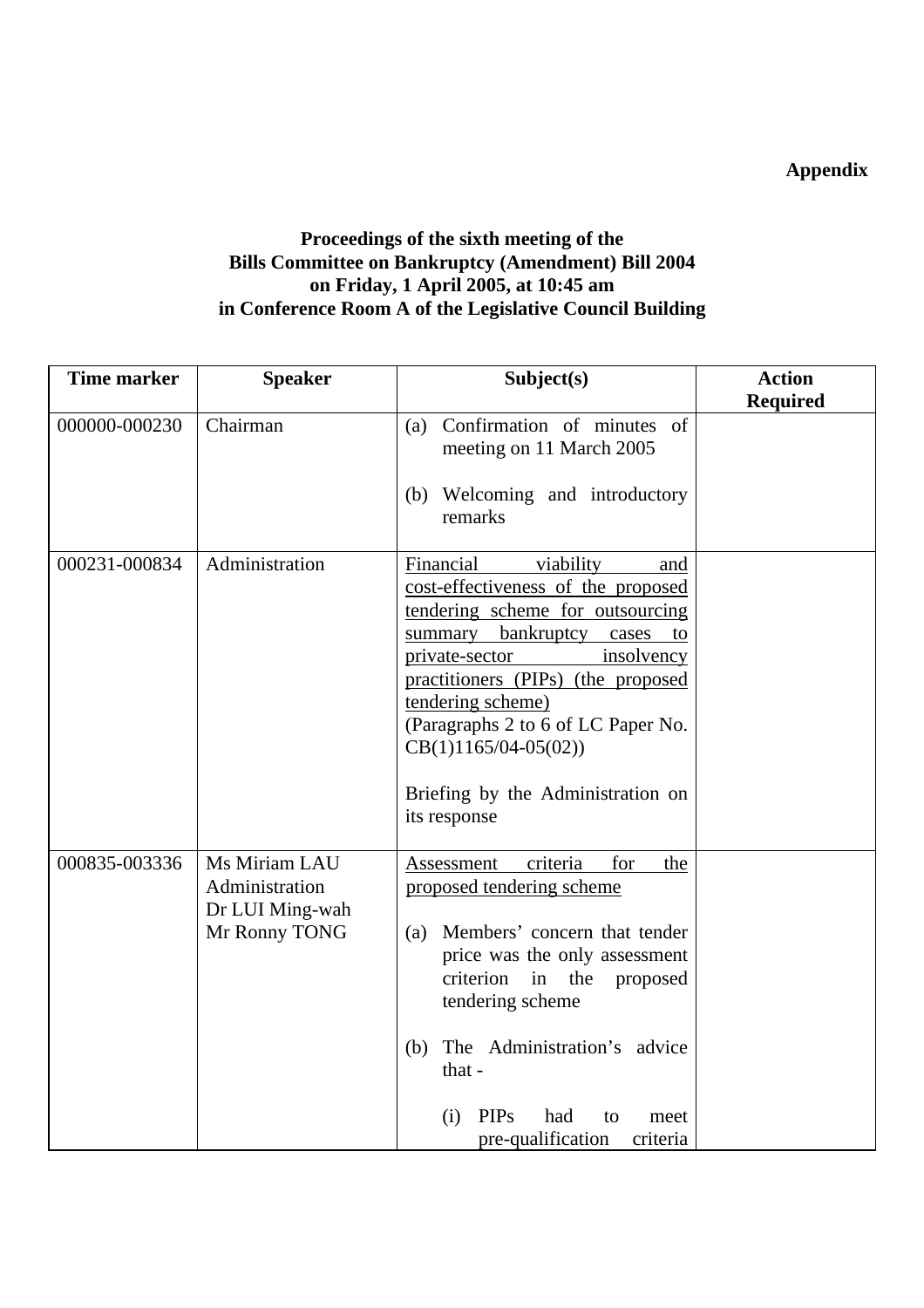| <b>Time marker</b> | <b>Speaker</b> | Subject(s)                                                                                                                                                                                                                                                                                                                      | <b>Action</b>                                                                                           |
|--------------------|----------------|---------------------------------------------------------------------------------------------------------------------------------------------------------------------------------------------------------------------------------------------------------------------------------------------------------------------------------|---------------------------------------------------------------------------------------------------------|
|                    |                |                                                                                                                                                                                                                                                                                                                                 | <b>Required</b>                                                                                         |
|                    |                | before<br>eligible<br>for<br>submitting tenders;                                                                                                                                                                                                                                                                                |                                                                                                         |
|                    |                | (ii) The Official Receiver's<br>Office (ORO) would vet<br>the tenders and make<br>recommendation to the<br>Central Tender Board on<br>the selection of tender;                                                                                                                                                                  |                                                                                                         |
|                    |                | (iii) Besides<br>tender<br>price,<br>ORO would take into<br>consideration other factors<br>the<br>in<br>assessment,<br>e.g. tenderers' manpower<br>resources for undertaking<br>the outsourced summary<br>bankruptcy cases, past<br>experience in insolvency<br>work, and track record in<br>relevant<br>providing<br>services; |                                                                                                         |
|                    |                | (iv) In the event that the<br>tenderers being equal on<br>other criteria, tender price<br>would be the main factor<br>of consideration in the<br>assessment; and                                                                                                                                                                |                                                                                                         |
|                    |                | (v) It would be a criminal<br>if<br>offence<br>tenderers<br>knowingly submitted false<br>information in the tender<br>documents                                                                                                                                                                                                 |                                                                                                         |
|                    |                | (c) Members' suggestion for the<br>Administration to set out the<br>criteria<br>for<br>assessing<br>the<br>tenders<br>of<br>the<br>proposed<br>tendering scheme in order to                                                                                                                                                     | Administration<br>to<br>consider<br>the<br>suggestion<br>under<br>paragraph $3(a)$<br>of<br>the minutes |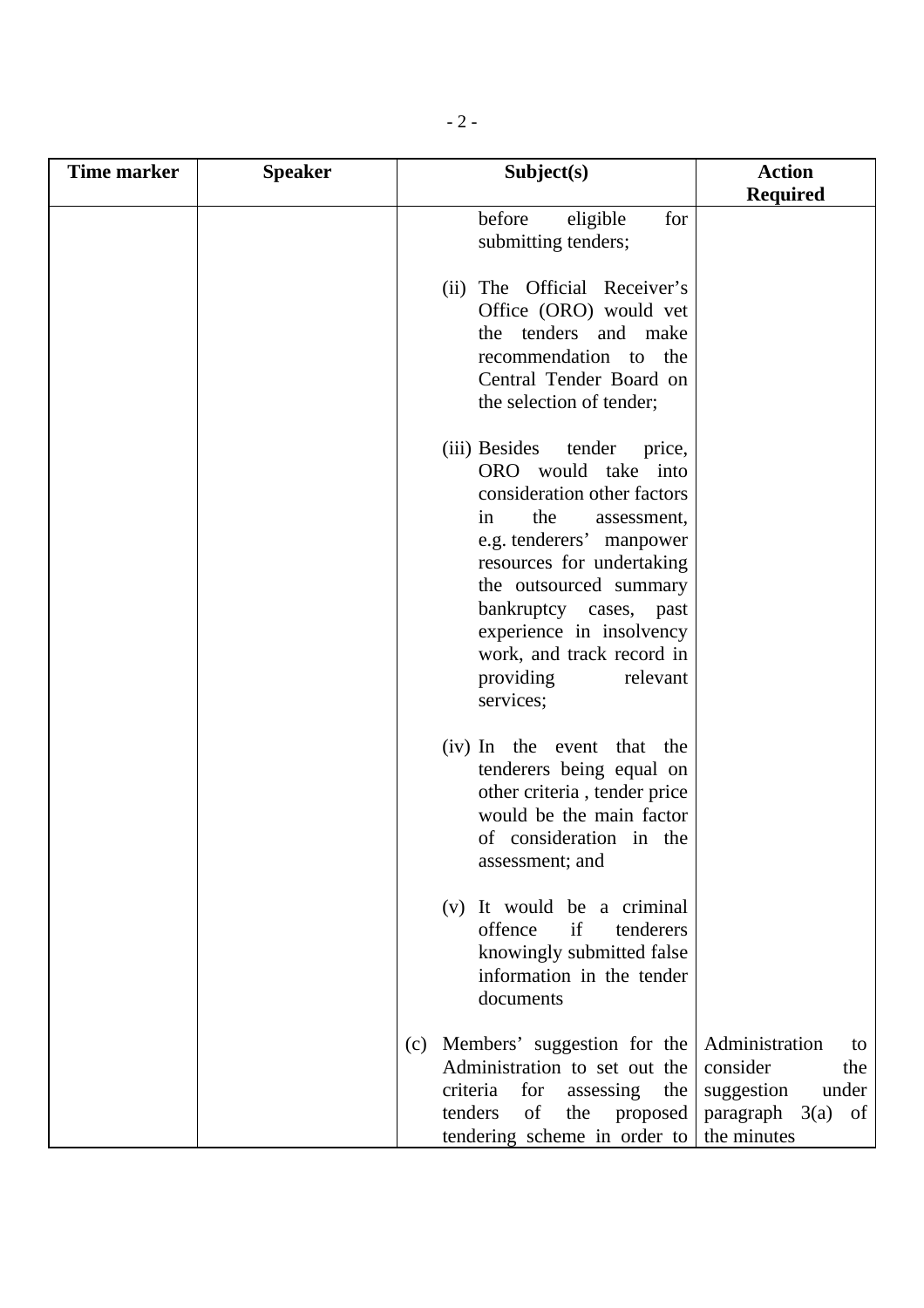| <b>Time marker</b> | <b>Speaker</b> | Subject(s)                                                                                                                                                                                                                                                                                                                                                                                                                                  | <b>Action</b><br><b>Required</b>                                                   |
|--------------------|----------------|---------------------------------------------------------------------------------------------------------------------------------------------------------------------------------------------------------------------------------------------------------------------------------------------------------------------------------------------------------------------------------------------------------------------------------------------|------------------------------------------------------------------------------------|
|                    |                | enhance the transparency and<br>fairness of the scheme                                                                                                                                                                                                                                                                                                                                                                                      |                                                                                    |
|                    |                | Members' views<br>that<br>the  <br>(d)<br>assessment criteria should not<br>only include tender price but<br>other<br>factors,<br>also<br>e.g.<br>tenderers' manpower resources<br>for undertaking the outsourced<br>summary bankruptcy cases,<br>past experience in insolvency<br>work, and track record in<br>providing relevant services                                                                                                 | Administration<br>to<br>take action under<br>paragraph $3(a)$<br>of<br>the minutes |
| 003337-003615      | Mr Albert HO   | member's<br>suggestion<br>of<br>A<br>introducing a point system similar<br>to that adopted by the Housing<br>Department<br>the<br>Lands<br><sub>or</sub><br>Department for assessing tenders<br>submitted for their works contracts                                                                                                                                                                                                         |                                                                                    |
| 003616-003745      | Administration | The Administration's advice that -<br>proposed<br>The<br>tendering<br>(a)<br>scheme would be modelled on<br>tendering scheme<br>for<br>the<br>outsourcing<br>summary<br>liquidation cases which had<br>been implemented successfully<br>for some years;<br>(b) It was considered unnecessary<br>to introduce a point system for<br>assessing the tenders for the<br>proposed tendering scheme;<br>and<br>The Administration had been<br>(c) |                                                                                    |
|                    |                | working closely with<br>the<br>market and professional bodies<br>to identify areas for improving                                                                                                                                                                                                                                                                                                                                            |                                                                                    |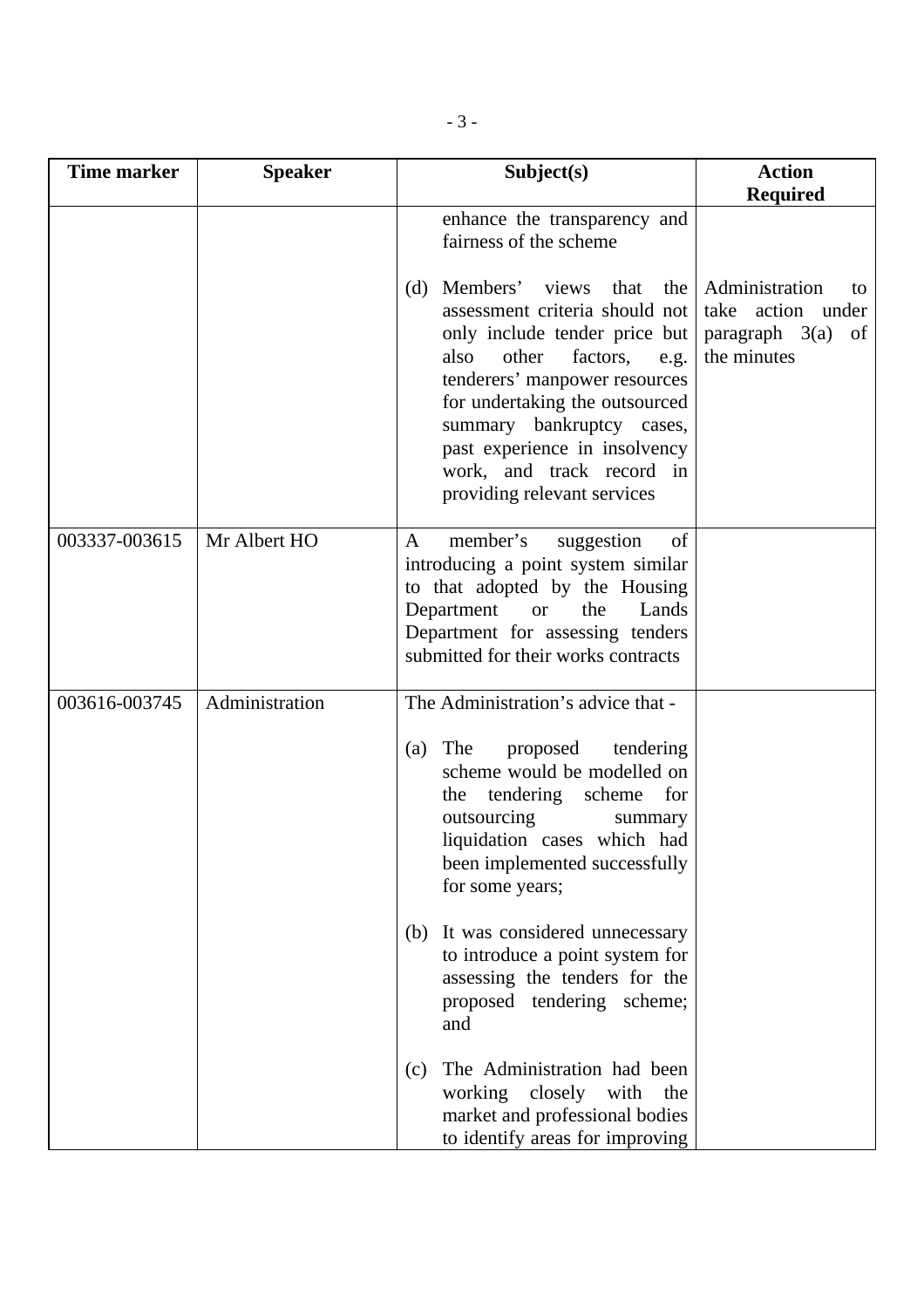| <b>Time marker</b> | <b>Speaker</b>                                | Subject(s)                                                                                                                                                                                                                                                                                                                                                                                                                                                                                                                                                                                                                                                                                                                                                                      | <b>Action</b><br><b>Required</b> |
|--------------------|-----------------------------------------------|---------------------------------------------------------------------------------------------------------------------------------------------------------------------------------------------------------------------------------------------------------------------------------------------------------------------------------------------------------------------------------------------------------------------------------------------------------------------------------------------------------------------------------------------------------------------------------------------------------------------------------------------------------------------------------------------------------------------------------------------------------------------------------|----------------------------------|
|                    |                                               | the transparency and operation<br>of the tendering scheme for<br>outsourcing<br>summary<br>liquidation cases                                                                                                                                                                                                                                                                                                                                                                                                                                                                                                                                                                                                                                                                    |                                  |
| 003746-004117      | Mr CHAN Kam-lam<br>Administration             | A member's view that it was<br>unnecessary to introduce a point<br>system for assessing tenders of the<br>proposed tendering scheme, and<br>that it was more important for ORO<br>to strengthen monitoring of PIPs'<br>services                                                                                                                                                                                                                                                                                                                                                                                                                                                                                                                                                 |                                  |
| 004118-004737      | Chairman<br>Administration<br>Dr LUI Ming-wah | Consultation with members on the<br>suggestion of setting out in the<br>legislation the qualification criteria<br>for appointment as provisional<br>trustees or trustees for summary<br>bankruptcy cases<br>(LC)<br>Paper<br>No.<br>$CB(1)1165/04-05(03))$<br>Report by the Chairman on the<br>results of the consultation -<br>Three members responded that<br>(a)<br>they had no comments on the<br>suggestion;<br>(b) On the basic qualification<br>five<br>members<br>criteria,<br>considered<br>that the criteria<br>should be set out in the<br>subsidiary legislation, while<br>one member considered that<br>the criteria should be set out in<br>ORO's tender documents or a<br>code of practice;<br>(c) On the detailed qualification<br>five<br>members<br>criteria, |                                  |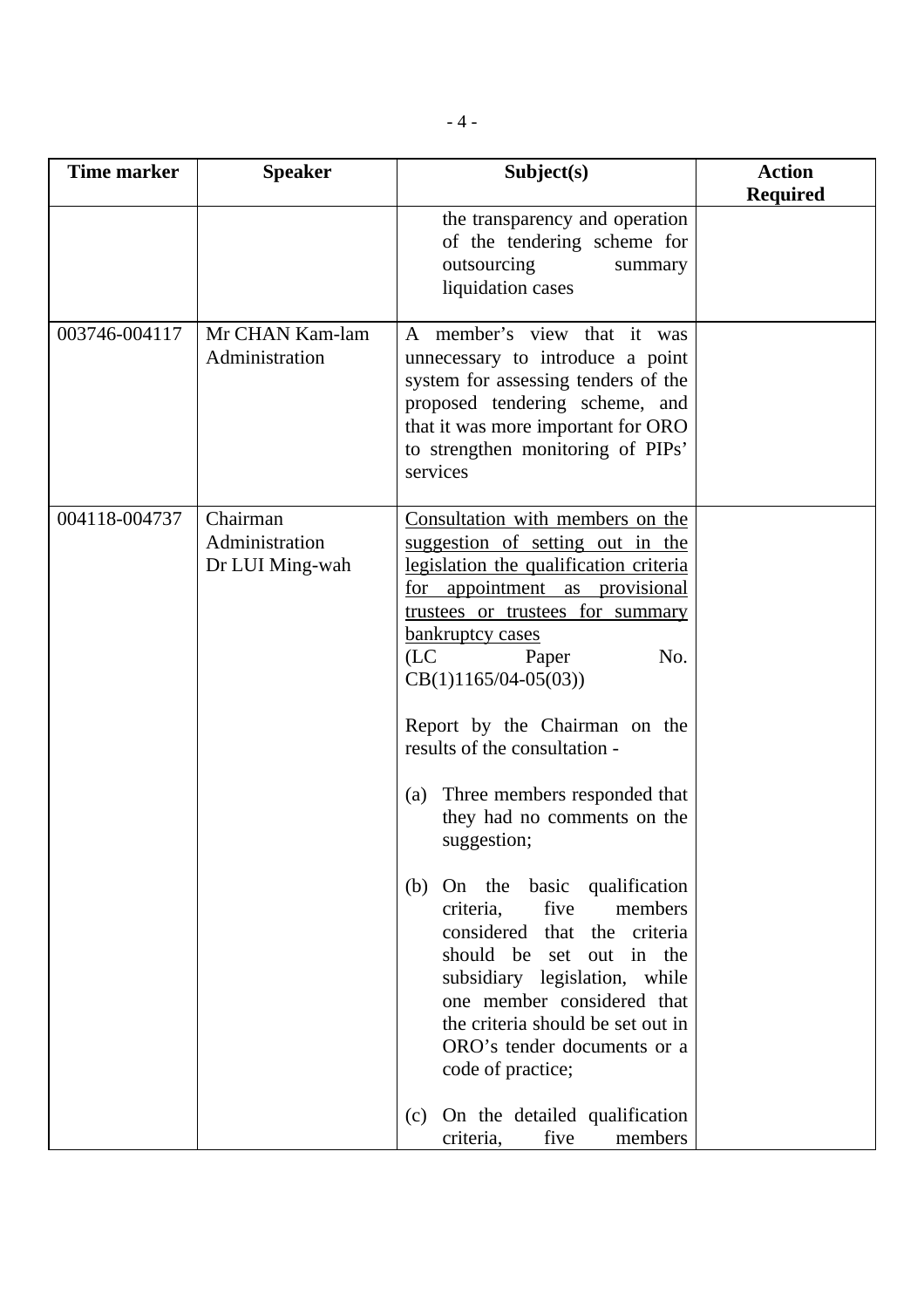| <b>Time marker</b> | <b>Speaker</b>                    | Subject(s)                                                                                                                                                                                                                                                                                                                     | <b>Action</b>                                                                          |
|--------------------|-----------------------------------|--------------------------------------------------------------------------------------------------------------------------------------------------------------------------------------------------------------------------------------------------------------------------------------------------------------------------------|----------------------------------------------------------------------------------------|
|                    |                                   | considered that the criteria<br>should be set out in the ORO's<br>tender documents or a code of<br>practice, while one member<br>considered that the criteria                                                                                                                                                                  | <b>Required</b>                                                                        |
|                    |                                   | should be set out in subsidiary<br>legislation<br>(Remark:<br>The<br>member considered that if the<br>Bills Committee accepted that<br>such criteria should be set out<br>in ORO's tender documents or<br>a code of practice, the member<br>considered that the criteria<br>should be set out in the tender<br>documents); and |                                                                                        |
|                    |                                   | It was the Bills Committee's<br>(d)<br>that<br>the<br>view<br>basic<br>qualification criteria should be<br>set out in the subsidiary<br>legislation and the detailed<br>qualification in ORO's tender<br>documents                                                                                                             |                                                                                        |
| 004738-004908      | Dr LUI Ming-wah<br>Administration | The<br>Administration's<br>agreement<br>the<br>qualification<br>detailed<br>that<br>criteria be<br>set out in tender<br>documents                                                                                                                                                                                              |                                                                                        |
| 004909-005227      | Mr Ronny TONG                     | member's<br>view<br>that<br>the<br>A<br>qualification criteria should be set<br>out in the subsidiary legislation                                                                                                                                                                                                              |                                                                                        |
| 005228-005410      | Administration                    | The Administration's undertaking<br>to work out the detailed proposals<br>setting<br>the<br>basic<br>for<br>out<br>qualification criteria in subsidiary<br>legislation, taking into account the<br>views expressed by the Association<br>of Chartered Certified Accountants,<br>Hong Kong Association of Banks,                | Administration<br>to<br>action under<br>take<br>paragraph $3(b)(ii)$ of<br>the minutes |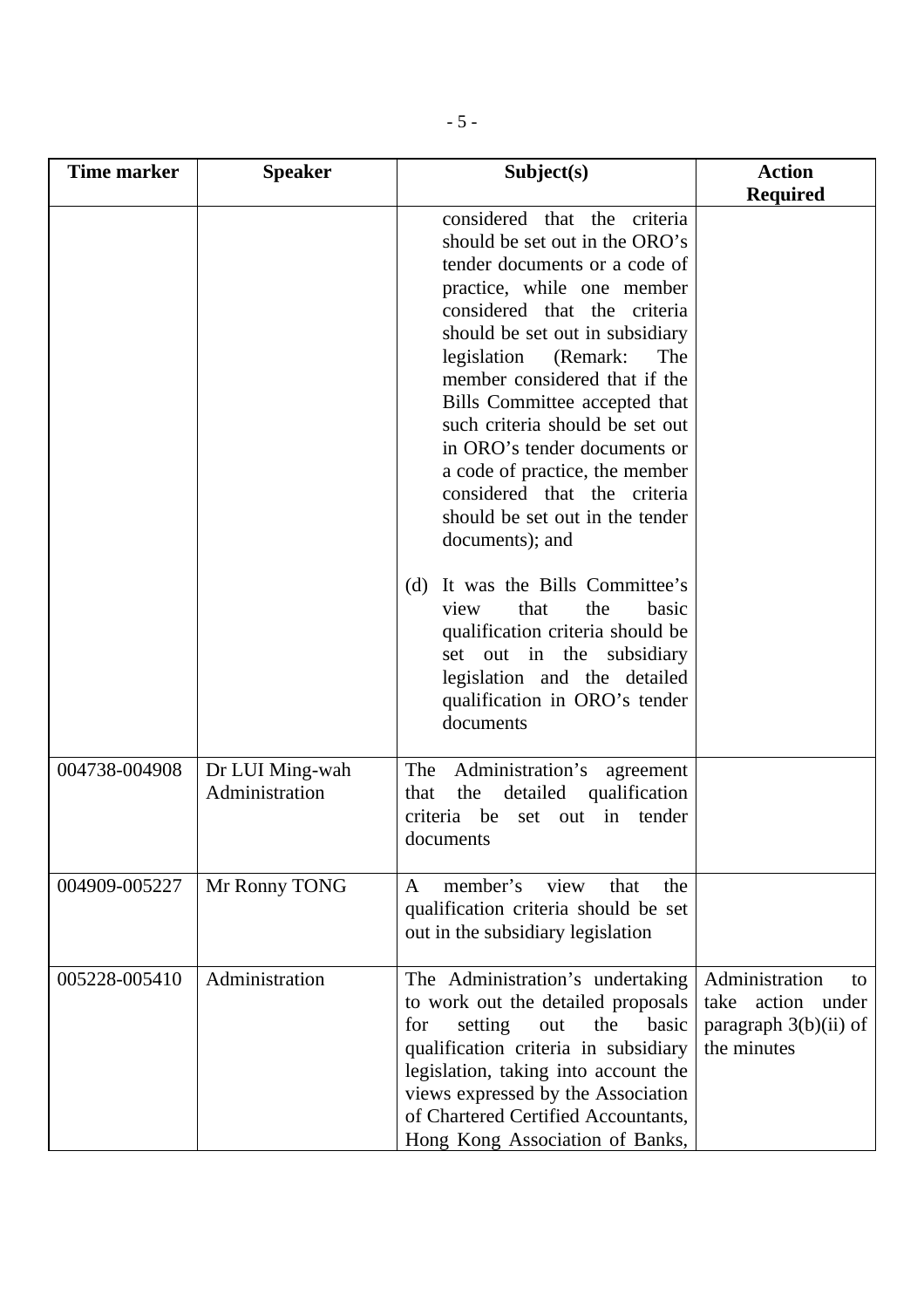| <b>Time marker</b> | <b>Speaker</b>                                               | Subject(s)                                                                                                                                                                                                                                                                                                                                                                                                                                                                                                  | <b>Action</b>                                                                               |
|--------------------|--------------------------------------------------------------|-------------------------------------------------------------------------------------------------------------------------------------------------------------------------------------------------------------------------------------------------------------------------------------------------------------------------------------------------------------------------------------------------------------------------------------------------------------------------------------------------------------|---------------------------------------------------------------------------------------------|
|                    |                                                              | Hong Kong Institute of Company<br>Secretaries (HKICS), Hong Kong<br>Institute<br>of<br>Certified<br>Public<br>(HKICPA),<br>Grant<br>Accountants<br>Thornton, and Hong Kong Bar<br>Association<br>in<br>their<br>written<br>submissions to the Administration<br>in February or March 2005, and in<br>consultation with the three relevant<br>stakeholders, i.e. the Law Society<br>of Hong Kong, HKICS<br>and<br>HKICPA, before presenting the<br>proposals to the Bills Committee<br>for its consideration | <b>Required</b>                                                                             |
| 005411-010210      | Mr Ronny TONG<br>Ms Miriam LAU<br>Administration<br>Chairman | The<br>basic<br>detailed<br>(a)<br>and<br>qualification criteria of PIPs<br>Request for the Administration<br>(b)<br>to provide a sample of the<br>tender document to be used in<br>the proposed tendering scheme                                                                                                                                                                                                                                                                                           | Administration<br>to<br>take action under<br>paragraph $3(b)(i)$ of<br>the minutes          |
| 010211-010735      | Mr Albert HO<br>Administration                               | Request for the Administration to<br>provide a full set of sample<br>documents involved in the process<br>of handling summary bankruptcy<br>ORO's<br>and<br>internal<br>cases<br>guidelines for handling such cases                                                                                                                                                                                                                                                                                         | Administration<br>to<br>take<br>action under<br>$paragraph \quad 3(c)$<br>of<br>the minutes |
| 010736-010830      | Chairman                                                     | Clause-by-clause examination of<br>the Bill<br>(LC Paper Nos. CB(3)42/04-05,<br>$CB(1)137/04-05(01),$<br>Annex<br>to<br>$CB(1)1165/04-05(02)$ ,<br>$CB(1)1165/04-05(04))$                                                                                                                                                                                                                                                                                                                                   |                                                                                             |
| 010831-011344      | Administration                                               | Clauses 1 and 2<br>Briefing by the Administration                                                                                                                                                                                                                                                                                                                                                                                                                                                           |                                                                                             |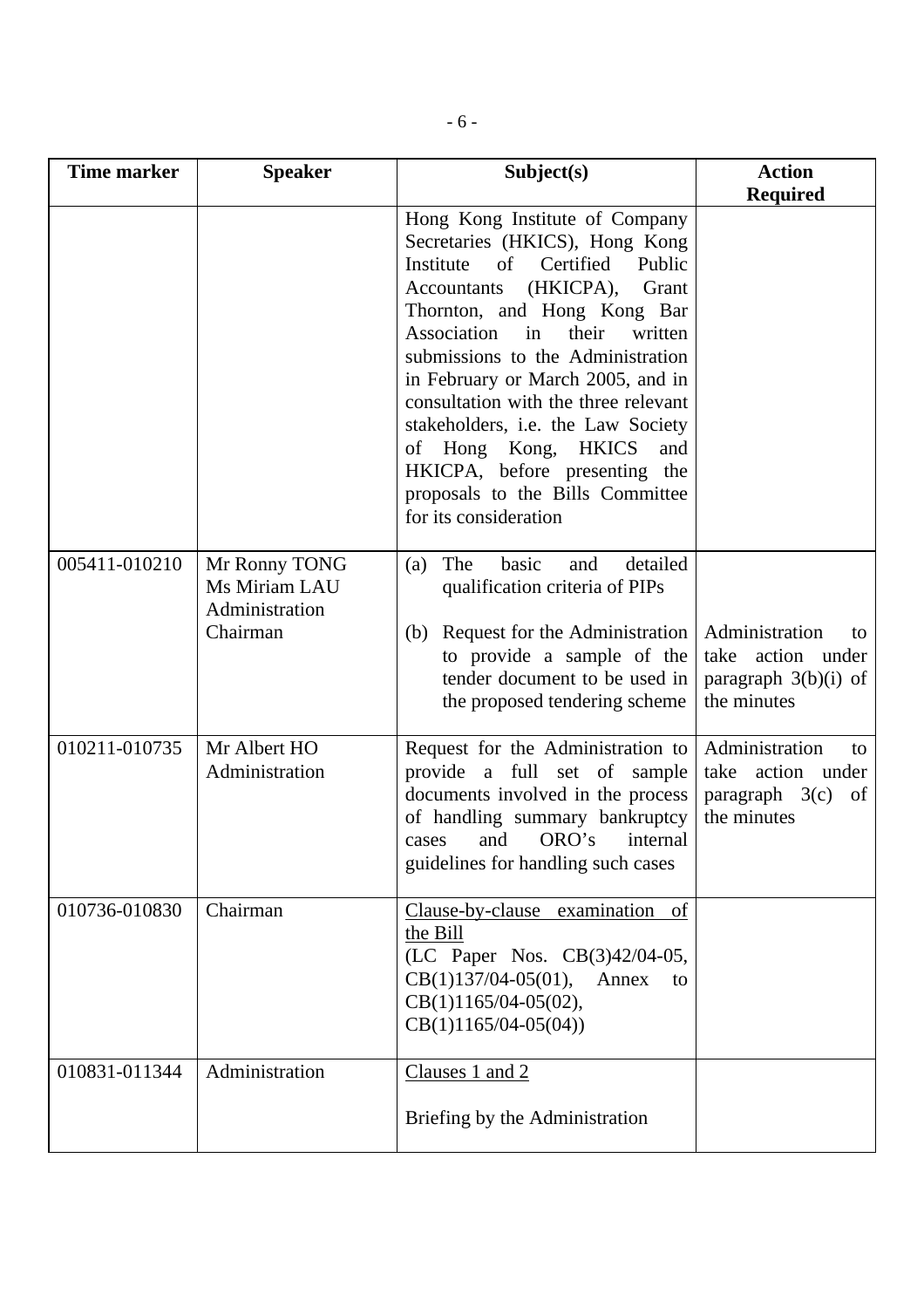| <b>Time marker</b> | <b>Speaker</b>                                                | Subject(s)                                                                                                                                                                                                                                | <b>Action</b><br><b>Required</b>                                                         |
|--------------------|---------------------------------------------------------------|-------------------------------------------------------------------------------------------------------------------------------------------------------------------------------------------------------------------------------------------|------------------------------------------------------------------------------------------|
| 011345-012750      | Ms Miriam LAU<br>Administration<br>Assistant<br>Legal         | Clause 3<br>(a) Briefing by the Administration                                                                                                                                                                                            |                                                                                          |
|                    | Adviser 6 (ALA6)<br>Mr Ronny TONG<br><b>Clerk</b><br>Chairman | (b) Assessment of the value of the<br>property of the bankrupt by<br><b>ORO</b>                                                                                                                                                           |                                                                                          |
|                    |                                                               | Members' agreement with the<br>(c)<br>draft proposed<br>Committee<br>Stage amendment (CSA) to the<br>new subsection (1A) of section<br>12<br>of<br>Bankruptcy<br>the<br>Ordinance (BO)                                                    |                                                                                          |
|                    |                                                               | (d) The reference to "person" in<br>the new subsection (1B) of<br>section 12 of BO                                                                                                                                                        |                                                                                          |
| 012751-013309      | Administration                                                | Clause 4<br>Briefing by the Administration                                                                                                                                                                                                |                                                                                          |
| 013310-014108      | Administration<br>Mr Ronny TONG                               | Clause 5<br>(a) Briefing by the Administration<br>(b) Operation of the proposed<br>section $15(4)(a)$ of BO<br>On the proposed section<br>(c)<br>$15(4)(a)$ of BO, a member's<br>suggestion<br>for<br>the<br>Administration to add "under | Administration<br>to<br>consider<br>the<br>suggestion<br>under<br>paragraph $3(e)(i)$ of |
|                    |                                                               | section<br>$12(1A)$ "<br>after<br>"provisional<br>trustee"<br>to<br>improve the clarity of the<br>proposed provision<br>(d) On the proposed<br>$15(4)(b)$ of BO, a member's                                                               | the minutes<br>section   Administration<br>to<br>consider<br>the                         |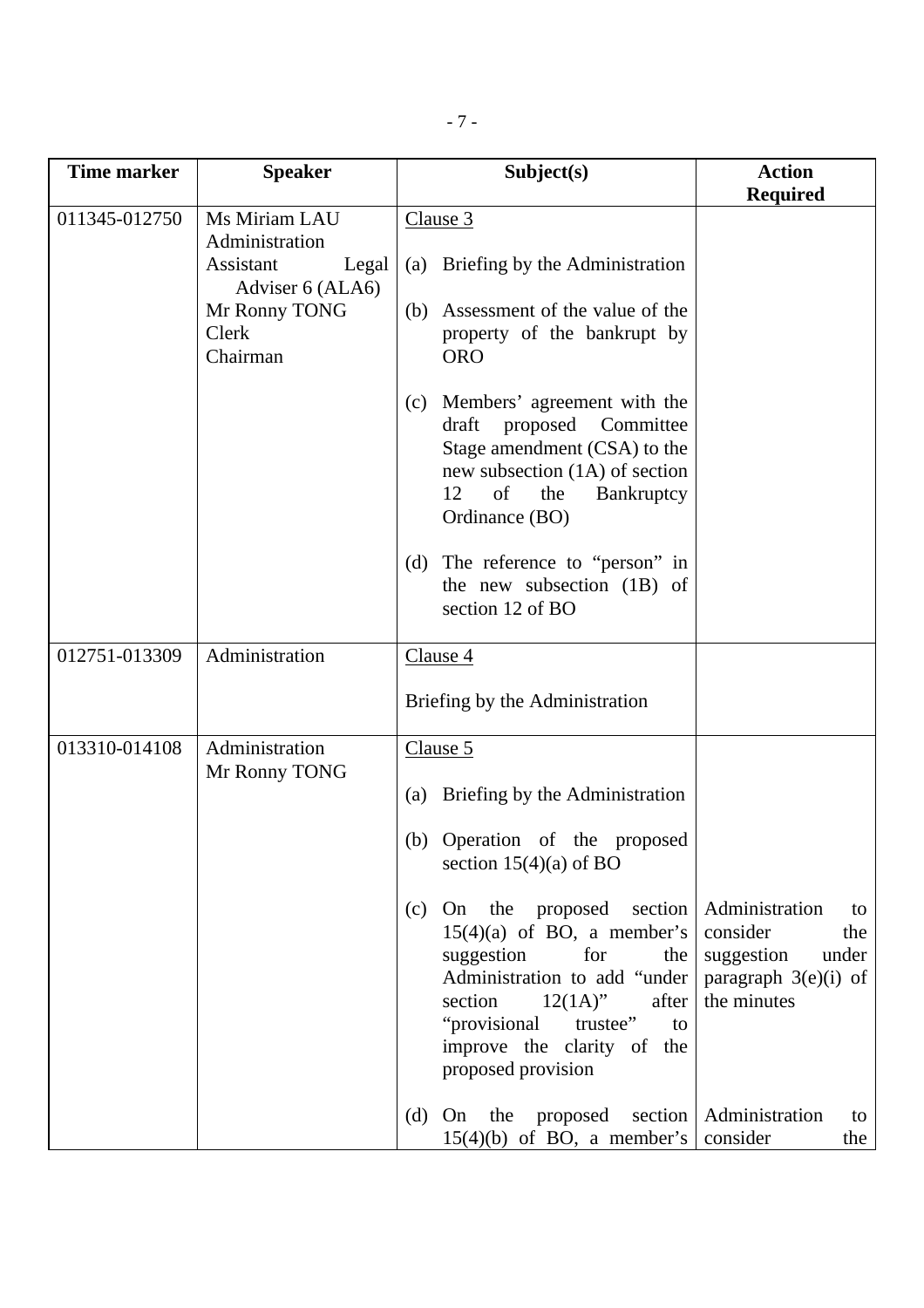| <b>Time marker</b> | <b>Speaker</b>                                               | Subject(s)                                                                                                                                                                                                                                                                                                                                                                               | <b>Action</b>                                                                      |
|--------------------|--------------------------------------------------------------|------------------------------------------------------------------------------------------------------------------------------------------------------------------------------------------------------------------------------------------------------------------------------------------------------------------------------------------------------------------------------------------|------------------------------------------------------------------------------------|
|                    |                                                              |                                                                                                                                                                                                                                                                                                                                                                                          | <b>Required</b>                                                                    |
|                    |                                                              | suggestion<br>for<br>the<br>Administration<br>set<br>to<br>out<br>clearly when the term of office<br>of the special manager "shall"<br>cease, such as by adding<br>"appointed"<br>constituted<br>or or<br>under section $81(4)$ " after "a<br>trustee"                                                                                                                                   | suggestion<br>under<br>paragraph $3(e)(ii)$ of<br>the minutes                      |
| 014109-014654      | ALA6                                                         | Clause 2                                                                                                                                                                                                                                                                                                                                                                                 |                                                                                    |
|                    | Administration<br>Mr Ronny TONG                              | (a) A member's suggestion that<br>the definition of "trustee" in<br>section 2 of BO should make<br>reference<br>the<br>to<br>new<br>subsection $(1B)$ of section 58<br>which provided that save in<br>certain<br>sections,<br>"the<br>provisional<br>shall,<br>trustee<br>unless the context otherwise<br>required, be regarded as the<br>trustee for the purposes of this<br>Ordinance" |                                                                                    |
|                    |                                                              | Administration's<br>The<br>(b)<br>undertaking to prepare draft<br>$CSA$ in respect of item (a)<br>above accordingly                                                                                                                                                                                                                                                                      | Administration<br>to<br>take action under<br>paragraph $3(d)$<br>of<br>the minutes |
| 014655-015123      | Administration<br>Mr Ronny TONG<br>Mr CHAN Kam-lam           | Clauses 6 and 7<br>Briefing by the Administration                                                                                                                                                                                                                                                                                                                                        |                                                                                    |
| 015124-015502      | Chairman<br>Administration                                   | Clauses 8 and 9<br>Briefing by the Administration                                                                                                                                                                                                                                                                                                                                        |                                                                                    |
| 015503-020715      | Mr Ronny TONG<br>Administration<br>Chairman<br>Ms Miriam LAU | Clause 9<br>Reasons for and purpose of the<br>(a)<br>deletion<br>proposed<br>of                                                                                                                                                                                                                                                                                                          |                                                                                    |